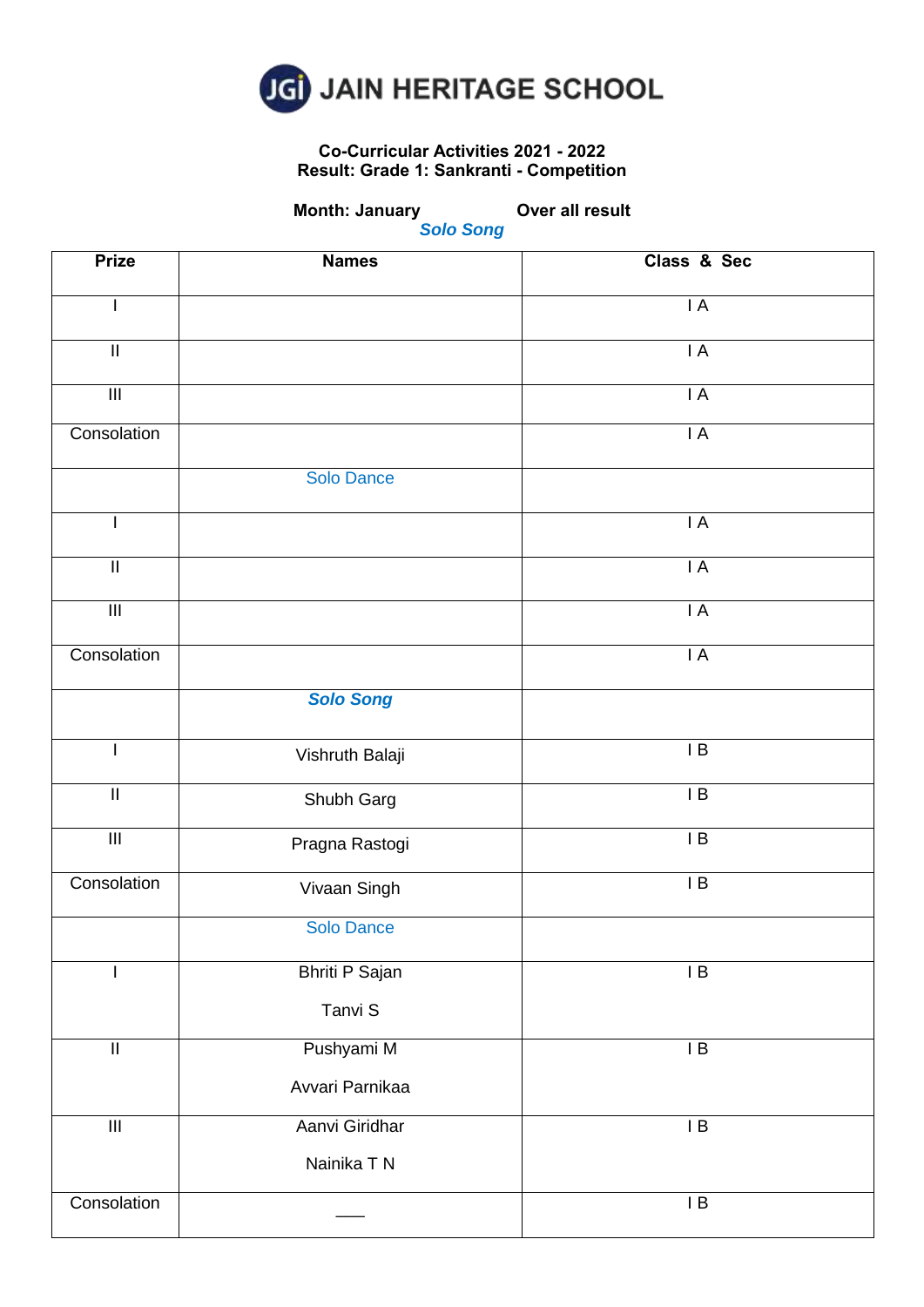|  |  |  |  | <b>JGI JAIN HERITAGE SCHOOL</b> |
|--|--|--|--|---------------------------------|
|--|--|--|--|---------------------------------|

|                            | Solo Song                  |                 |
|----------------------------|----------------------------|-----------------|
|                            |                            |                 |
|                            |                            | $\overline{C}$  |
| $\mathbf{I}$               | Shreshta Manoj             |                 |
| $\ensuremath{\mathsf{II}}$ | Aditi . S                  | $\overline{C}$  |
|                            |                            |                 |
| $\overline{\mathbb{H}}$    | Deepika K.M                | $\overline{C}$  |
|                            |                            |                 |
| Consolation                | Alarica Kennedia.          | IC              |
|                            |                            |                 |
|                            | <b>Solo Dance</b>          |                 |
|                            |                            |                 |
| $\mathbf{I}$               | Lokanksh. D                | $\overline{C}$  |
|                            |                            |                 |
| $\ensuremath{\mathsf{II}}$ |                            | $\overline{C}$  |
|                            |                            |                 |
| $\overline{\mathsf{III}}$  |                            | $\overline{C}$  |
|                            |                            |                 |
| Consolation                |                            | $\overline{C}$  |
|                            |                            |                 |
|                            | Solo Song                  |                 |
|                            |                            |                 |
| $\mathbf{I}$               | Avyaktha Srivatsan         | $\mathsf{I}$    |
|                            |                            |                 |
|                            | Ananmay V                  | $\overline{D}$  |
| $\ensuremath{\mathsf{II}}$ |                            |                 |
|                            | Aprameya N Bharadwaj       | $\overline{D}$  |
| $\mathop{\rm III}$         |                            |                 |
|                            | Anarghya Baguru            | $\mathsf{I}$    |
| Consolation                |                            |                 |
|                            | Solo Dance                 |                 |
|                            |                            |                 |
|                            | Mokshith Choudary Ravipati | $\mathsf{I}$    |
| L                          |                            |                 |
| $\sf II$                   | Ansh Wadhwa                | $\mathsf{I}$    |
|                            |                            | $\overline{1}$  |
| $\overline{\mathsf{III}}$  | Dyuthi R                   |                 |
| Consolation                | Daksha Agarwalla           | $\mathsf{I}$    |
|                            |                            |                 |
|                            | Solo Song                  |                 |
|                            |                            |                 |
| T                          |                            | $\overline{IE}$ |
|                            | Aarabhi B S                |                 |
| $\mathop{\rm II}\nolimits$ |                            | 1E              |
|                            |                            |                 |
| $\overline{\mathsf{III}}$  |                            | $\mathsf{I}\to$ |
|                            |                            |                 |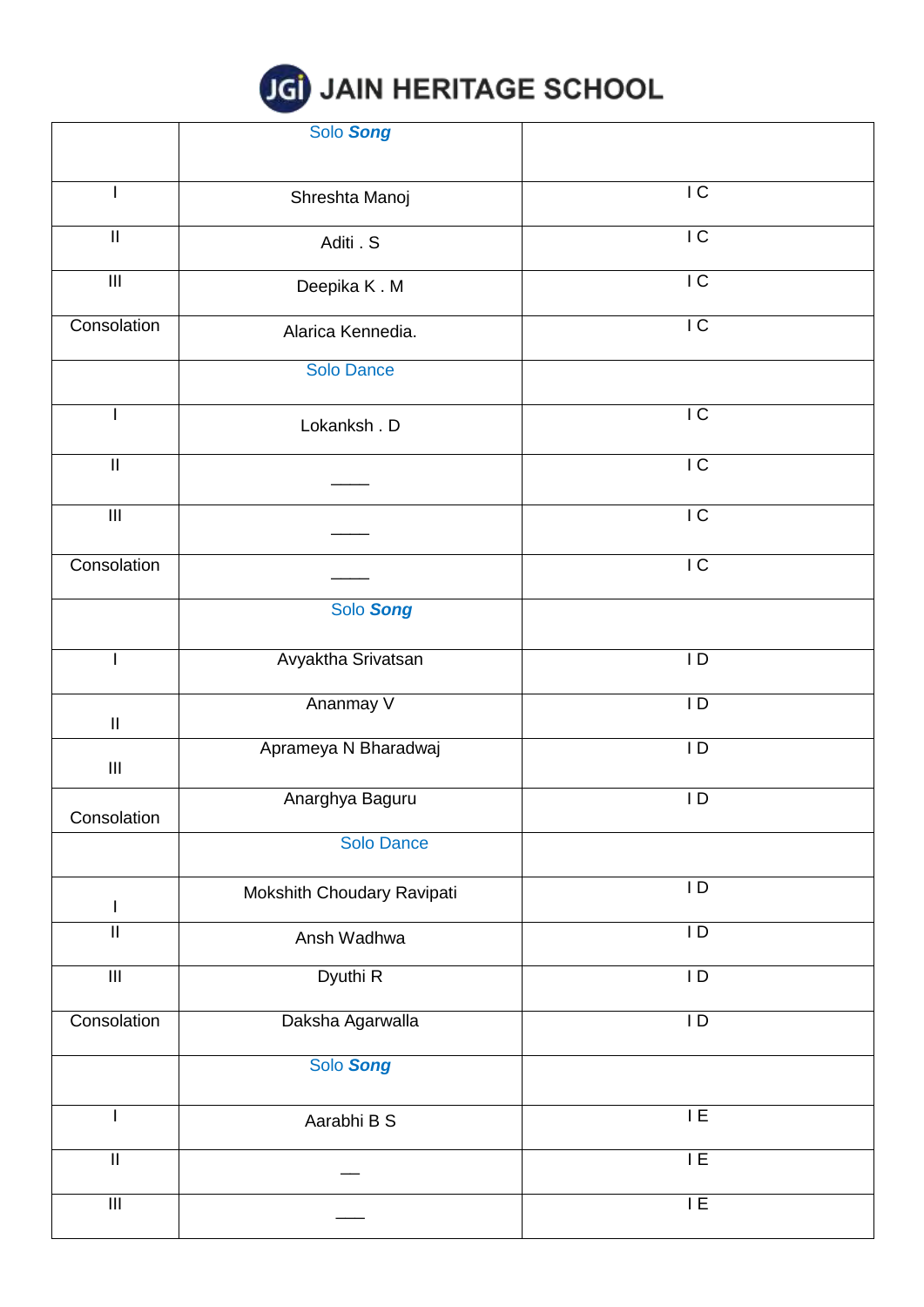

| Consolation                |                        | $\overline{1}$ E                         |
|----------------------------|------------------------|------------------------------------------|
|                            | <b>Solo Dance</b>      |                                          |
| I                          | Harshvir Singh Gill    | $\overline{I}$                           |
| $\mathbf{II}$              | Shreyansh Kumar        | 1E                                       |
| $\overline{\mathbf{m}}$    | Gunav B                | 1E                                       |
| Consolation                | Mohith A K             | E                                        |
|                            | Solo Song              |                                          |
| L                          | Samyuktha              | $\mathsf{IF}% \left( \mathcal{M}\right)$ |
| $\ensuremath{\mathsf{II}}$ |                        | $\overline{IF}$                          |
| $\overline{\mathbf{H}}$    |                        | $\overline{IF}$                          |
| Consolation                |                        | $\overline{\mathsf{IF}}$                 |
|                            | <b>Solo Dance</b>      | IF                                       |
|                            | Vihanya A Gowda        | IF                                       |
| $\mathop{\rm II}\nolimits$ |                        | IF                                       |
| $\overline{\mathbb{H}}$    |                        | $\overline{\mathsf{IF}}$                 |
| Consolation                |                        | $\overline{IF}$                          |
|                            | Solo Song              |                                          |
| $\mathbf{I}$               | Madhumita Thenezhi     | $\overline{\overline{G}}$                |
| $\ensuremath{\mathsf{II}}$ | Samanyuu.D.C Gowda     | IG                                       |
| $\overline{\mathsf{III}}$  | Ragavi.J               | IG                                       |
| Consolation                | <b>Tanirika Sukesh</b> | IG                                       |
|                            | <b>Solo Dance</b>      |                                          |
| T                          | Jaanvi Jindal          | $\overline{\overline{G}}$                |
| $\ensuremath{\mathsf{II}}$ | Kalp Jain              | $\overline{\overline{G}}$                |
| $\overline{\mathbb{H}}$    | Tanish Tiwari          | IG                                       |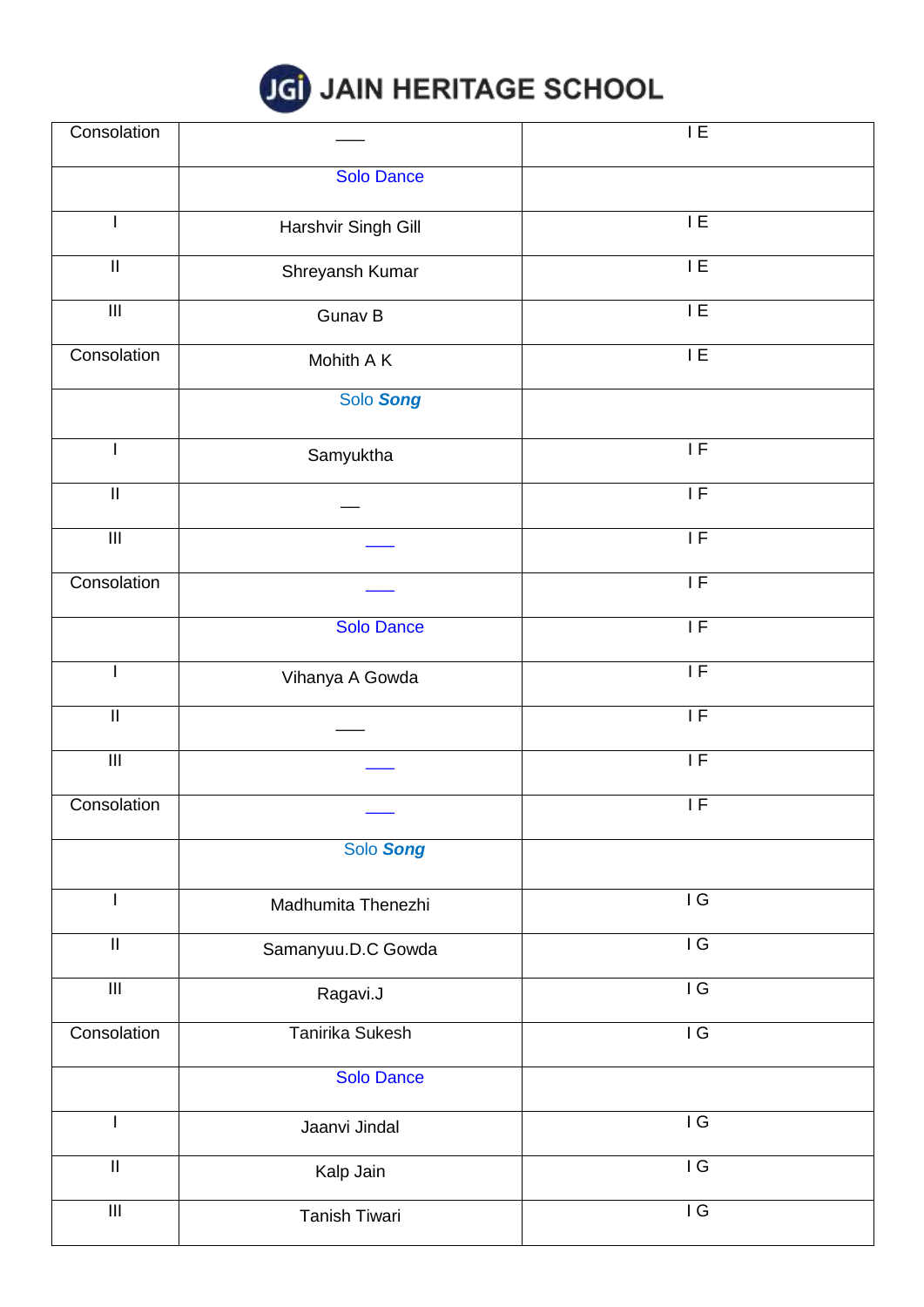

| Consolation | Swapnika<br>. . | $\check{ }$ |
|-------------|-----------------|-------------|
|             |                 |             |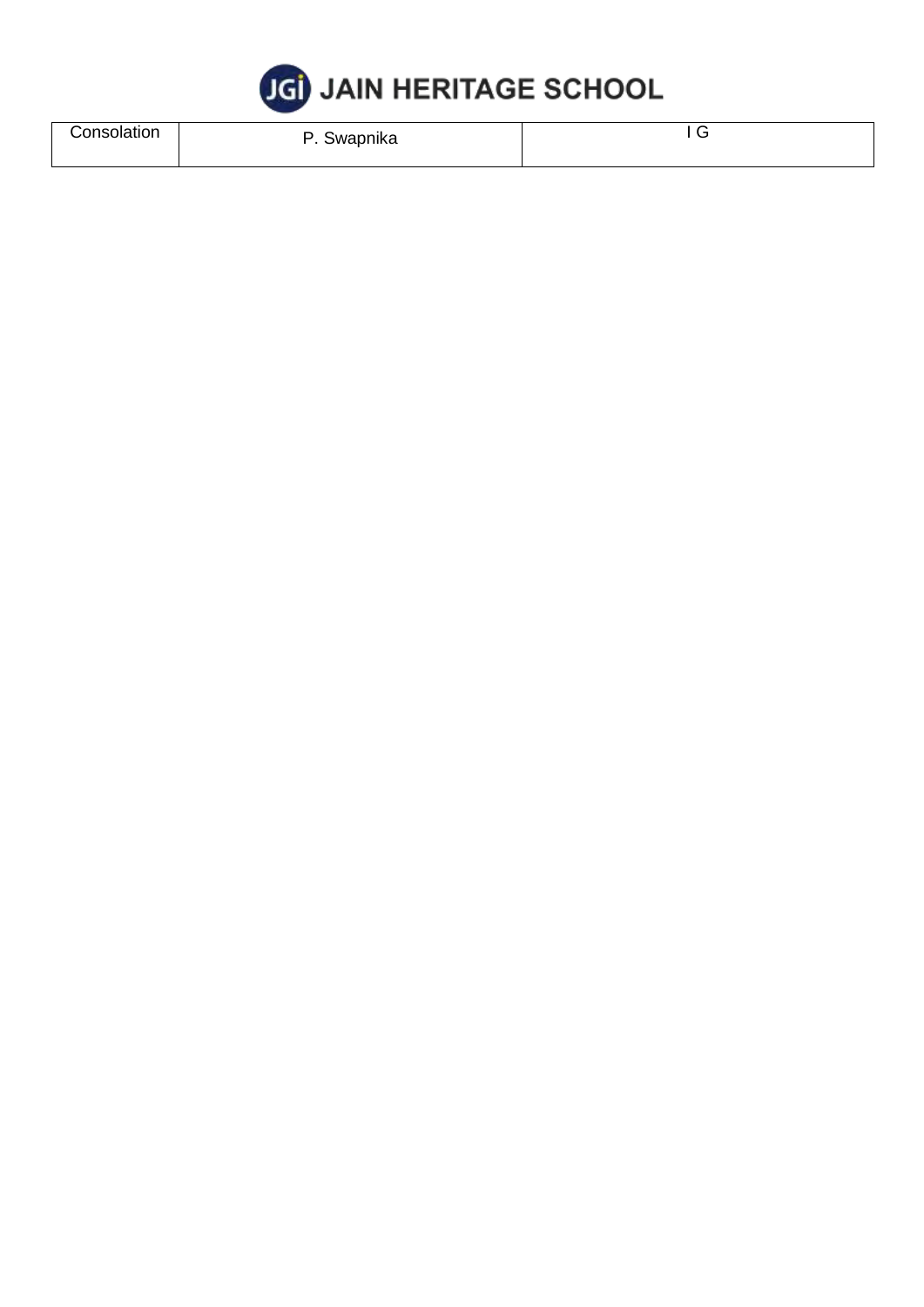

 **Co-Curricular Activities 2021 – 2022 Result: Grade 2: Sankranti - Competition**

# **Month: January Over all result**

| <b>Prize</b>                       | <b>Names</b>              | <b>Class &amp; Section</b> |
|------------------------------------|---------------------------|----------------------------|
|                                    | Disha B Mahalingashetty   | 2A                         |
| $\mathbf{  }$                      |                           | 2A                         |
| $\mathbf{III}$                     |                           | $\overline{2}$ A           |
| Consolation                        |                           | $\overline{2}$ A           |
|                                    | <b>Solo Dance</b>         |                            |
|                                    | Dhruthi.C                 | 2A                         |
| $\ensuremath{\mathsf{II}}$         | Dhwani Rawal              | 2A                         |
| $\mathbf{III}$                     |                           | 2A                         |
| Consolation                        |                           | 2A                         |
|                                    | Solo Song                 |                            |
| I                                  | Medhansh Vikas Sawkar     | 2B                         |
| $\overline{\mathbb{I}}$            | Hrudhay Rakshith M        | 2B                         |
| $\begin{array}{c} \Pi \end{array}$ | E Saanvi Acchamamba Gupta | 2B                         |
| Consolation                        | Shamita Manjunath         | 2B                         |
|                                    | <b>Solo Dance</b>         |                            |
|                                    | Advika Raheja             | 2B                         |
|                                    | Vihaan M                  |                            |
| $\overline{\mathbb{I}}$            | Thoshini Neeraja          | 2B                         |
|                                    | Pravalika C               |                            |
|                                    | Rhea Radhish              |                            |
| $\ensuremath{\mathsf{III}}\xspace$ | Sujan P                   | 2B                         |
|                                    | Arman Singh Thakur        |                            |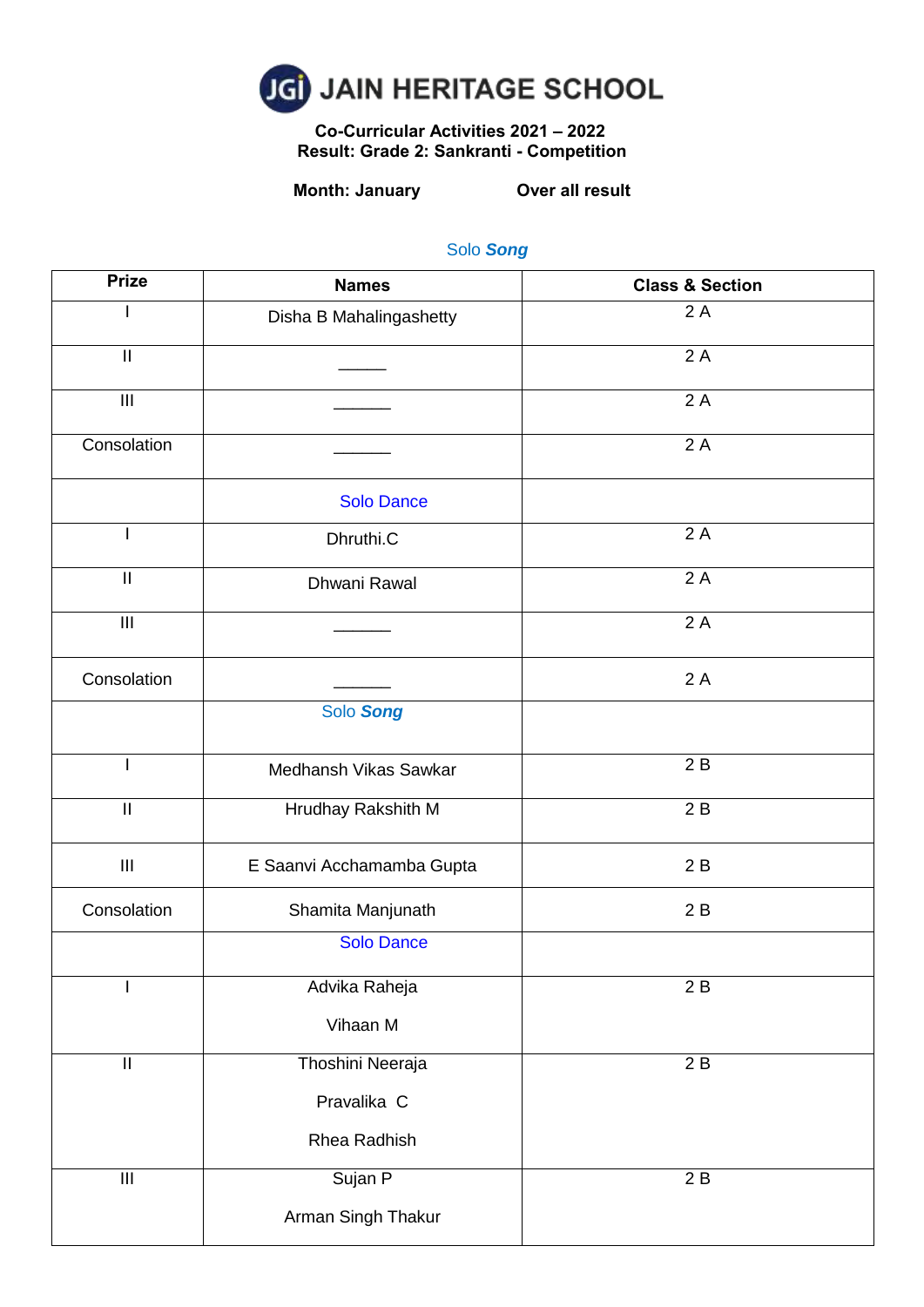

| Consolation                | Yashika Vijay Kumar   | 2B |
|----------------------------|-----------------------|----|
|                            | Solo Song             |    |
|                            |                       | 2C |
| $\mathbf{  }$              |                       | 2C |
| $\overline{\mathsf{III}}$  |                       | 2C |
| Consolation                |                       | 2C |
|                            | <b>Solo Dance</b>     |    |
|                            | Kaveri C V            | 2C |
| $\ensuremath{\mathsf{II}}$ | Aadhya M              | 2C |
| $\overline{\mathbb{H}}$    | Shuchika K            | 2C |
| Consolation                |                       | 2C |
|                            | Solo Song             |    |
|                            | Dhruv Shastry         | 2D |
|                            | Rithvik.M             |    |
| $\ensuremath{\mathsf{II}}$ | Vivaan Raghavendra    | 2D |
|                            | Mohammad Kushin       |    |
| $\overline{\mathbf{III}}$  | Shreyansh Jain        | 2D |
| Consolation                |                       | 2D |
|                            | <b>Solo Dance</b>     |    |
|                            | Raana Prathap Reddy M | 2D |
| $\ensuremath{\mathsf{II}}$ | Nisarga.M             | 2D |
| $\overline{\mathbf{III}}$  | Shiva.N.K             | 2D |
| Consolation                | Seyan Nannuri         | 2D |
|                            | Solo Song             |    |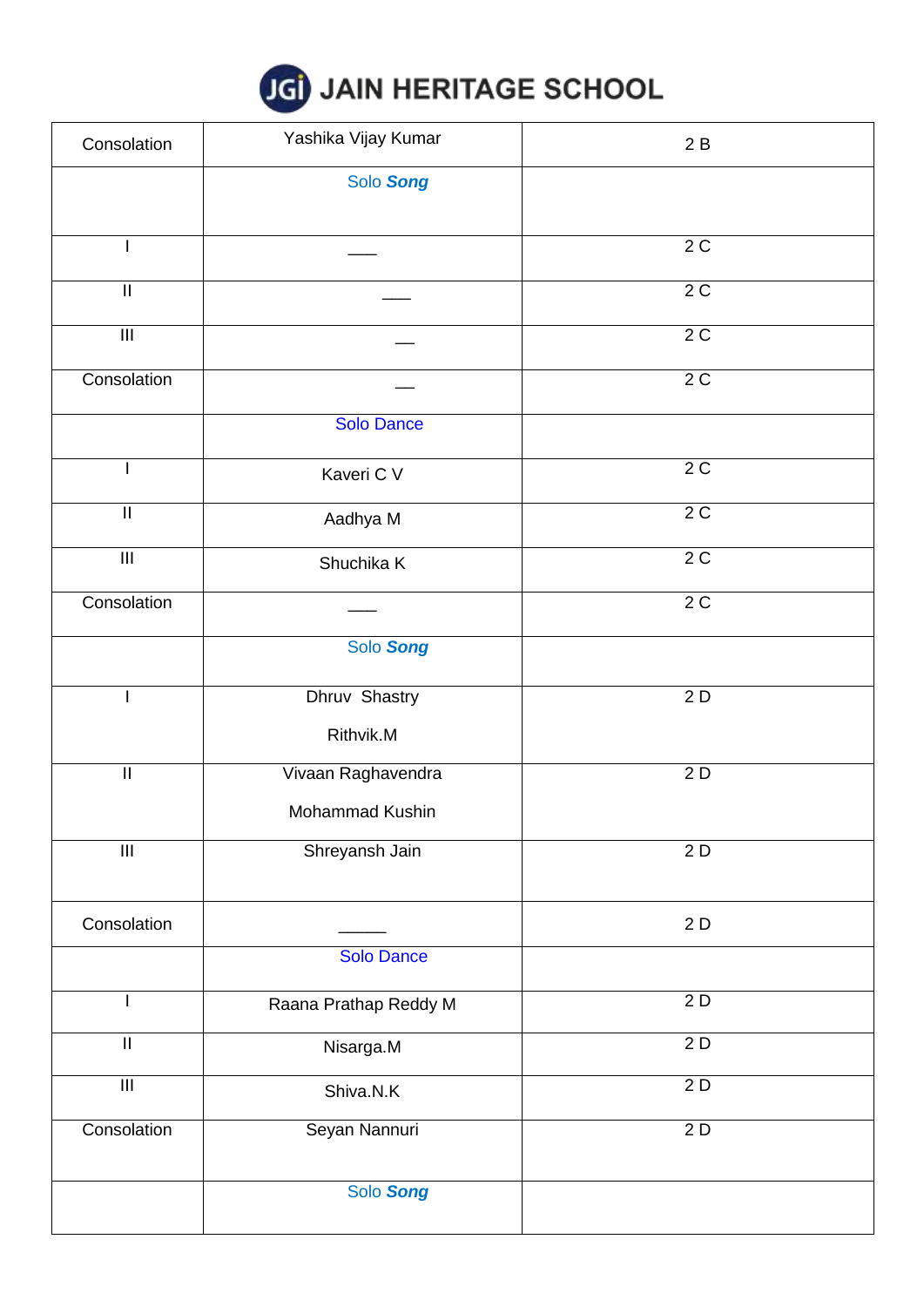|  |  |  |  | JGI JAIN HERITAGE SCHOOL |  |
|--|--|--|--|--------------------------|--|
|--|--|--|--|--------------------------|--|

|                                    | Neeraj Nidhi Gowda          | 2E               |
|------------------------------------|-----------------------------|------------------|
| $\ensuremath{\mathsf{II}}$         | Aashvi Joshi                | 2E               |
| $\ensuremath{\mathsf{III}}\xspace$ | M B Vivaan Somanna          | $\overline{2}$ E |
| Consolation                        | Nishika Prasad              | 2E               |
|                                    | <b>Solo Dance</b>           |                  |
|                                    | S Harshith                  | $\overline{2E}$  |
| $\ensuremath{\mathsf{II}}$         | Shrejal Ravi Shankar        | 2E               |
| $\ensuremath{\mathsf{III}}\xspace$ | Sivaram Murty               | 2E               |
| Consolation                        | Vibha Sanjika V             | 2E               |
|                                    | Solo Song                   |                  |
|                                    | <b>Atharv Vinod</b>         | 2F               |
| $\ensuremath{\mathsf{II}}$         | Nimit Gupta                 | 2F               |
| $\overline{\mathbb{H}}$            | Harshi Pareshsingh Bess     | 2F               |
| Consolation                        |                             | 2F               |
|                                    | <b>Solo Dance</b>           |                  |
|                                    | Hansika Chowdhary Yadlapati | 2F               |
| $\ensuremath{\mathsf{II}}$         | <b>Hruthvik S</b>           | 2F               |
| $\overline{\mathbb{H}}$            |                             | 2F               |
| Consolation                        |                             | 2F               |
|                                    | Solo Song                   |                  |
|                                    |                             | 2G               |
| $\ensuremath{\mathsf{II}}$         |                             | 2G               |
| $\overline{\mathbb{H}}$            |                             | 2G               |
| Consolation                        |                             | 2G               |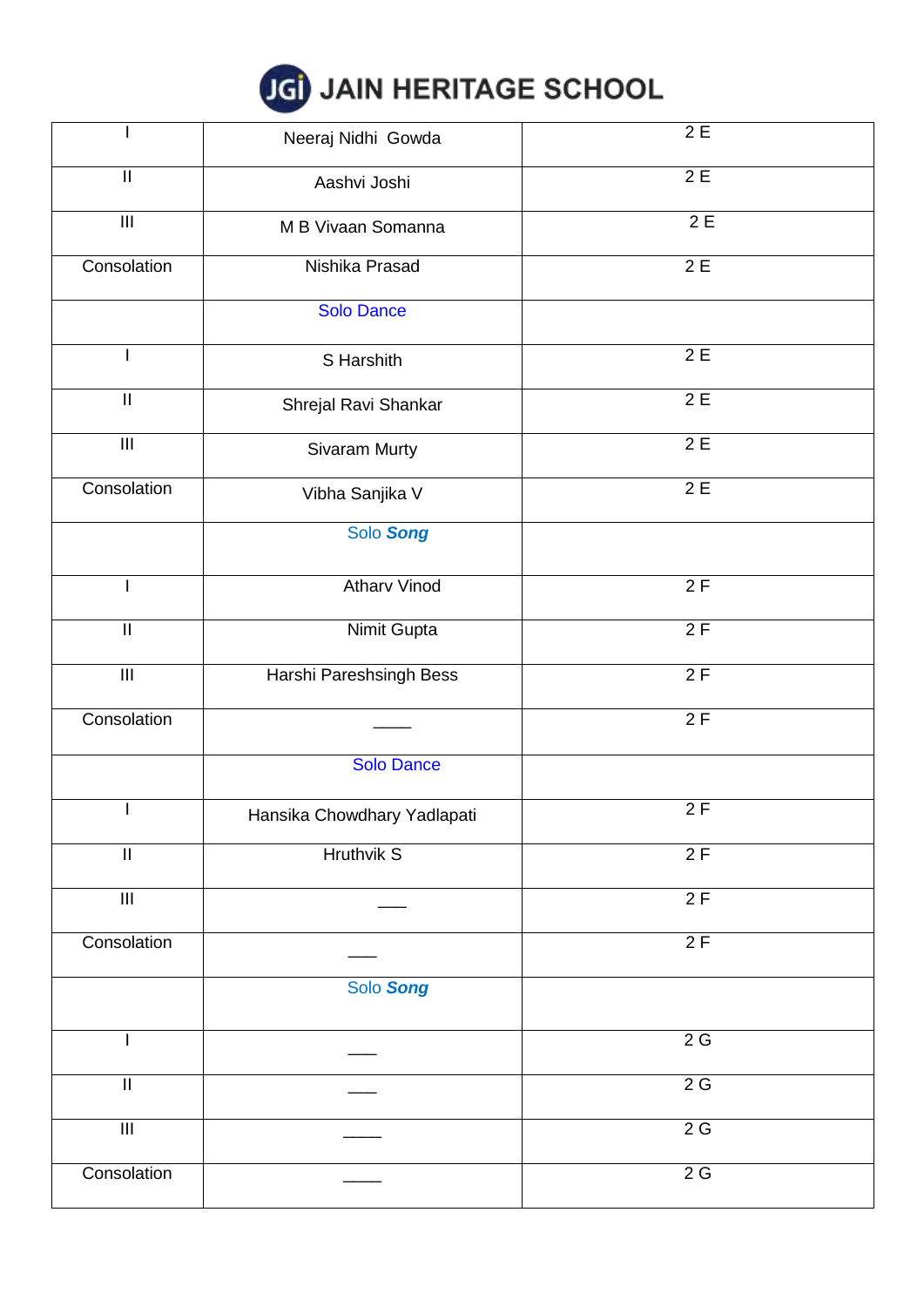

|                            | <b>Solo Dance</b>          | 2G              |
|----------------------------|----------------------------|-----------------|
|                            | Punya A                    | 2G              |
| $\overline{\mathbb{I}}$    | <b>Rishit Sarkar</b>       | 2G              |
| $\overline{\mathsf{III}}$  | Saachi Hugar               | 2G              |
| Consolation                |                            | $2\,\mathrm{G}$ |
|                            | Solo Song                  |                 |
|                            | Samridh Manjunath prabhu   | 2H              |
| $\ensuremath{\mathsf{II}}$ | Surabhi Sharath Hosagrahar | 2H              |
| $\overline{\mathbf{m}}$    | Samanyu Rakesh Nair        | 2H              |
| Consolation                |                            | 2H              |
|                            | <b>Solo Dance</b>          |                 |
|                            | Prathik Raj                | $\overline{2H}$ |
| $\ensuremath{\mathsf{II}}$ | Shanaya Roy                | 2H              |
| $\overline{\mathbb{H}}$    | Madhav Guptha              | 2H              |
| Consolation                |                            | 2H              |
|                            | Solo Song                  |                 |
|                            | Ahaana Balasubramanian     | 21              |
| $\ensuremath{\mathsf{II}}$ | <b>Daksh Kumar</b>         | $\overline{2}$  |
| $\overline{\mathbb{H}}$    |                            | $\overline{2}$  |
| Consolation                |                            | $\overline{2}$  |
|                            | <b>Solo Dance</b>          | 21              |
|                            | Kiyansh Ranka              | 21              |
| $\mathbf{I}$               |                            | 21              |
| $\overline{\mathsf{III}}$  |                            | $\overline{21}$ |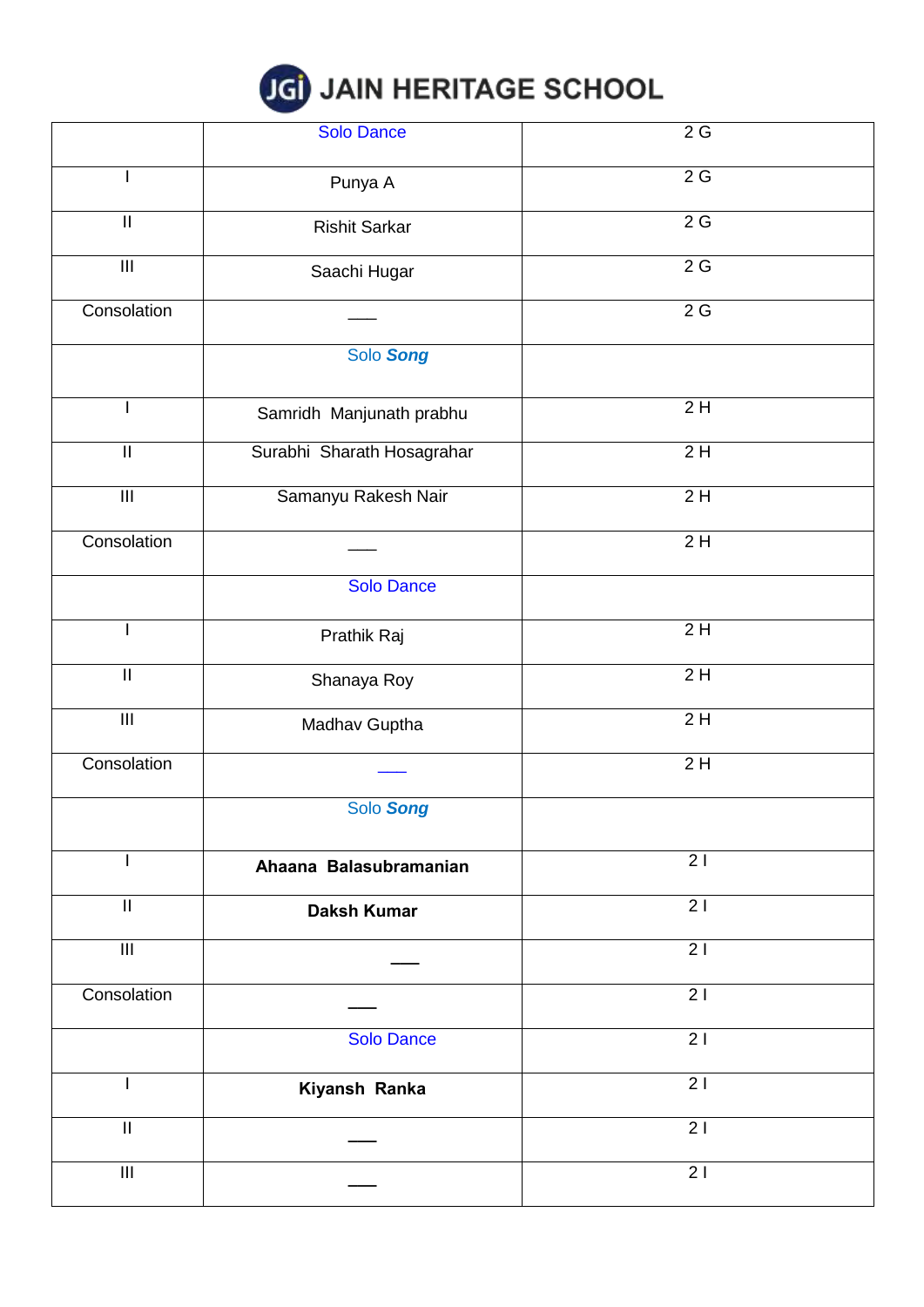

| .<br>,,,,, |     | - |
|------------|-----|---|
|            | ___ |   |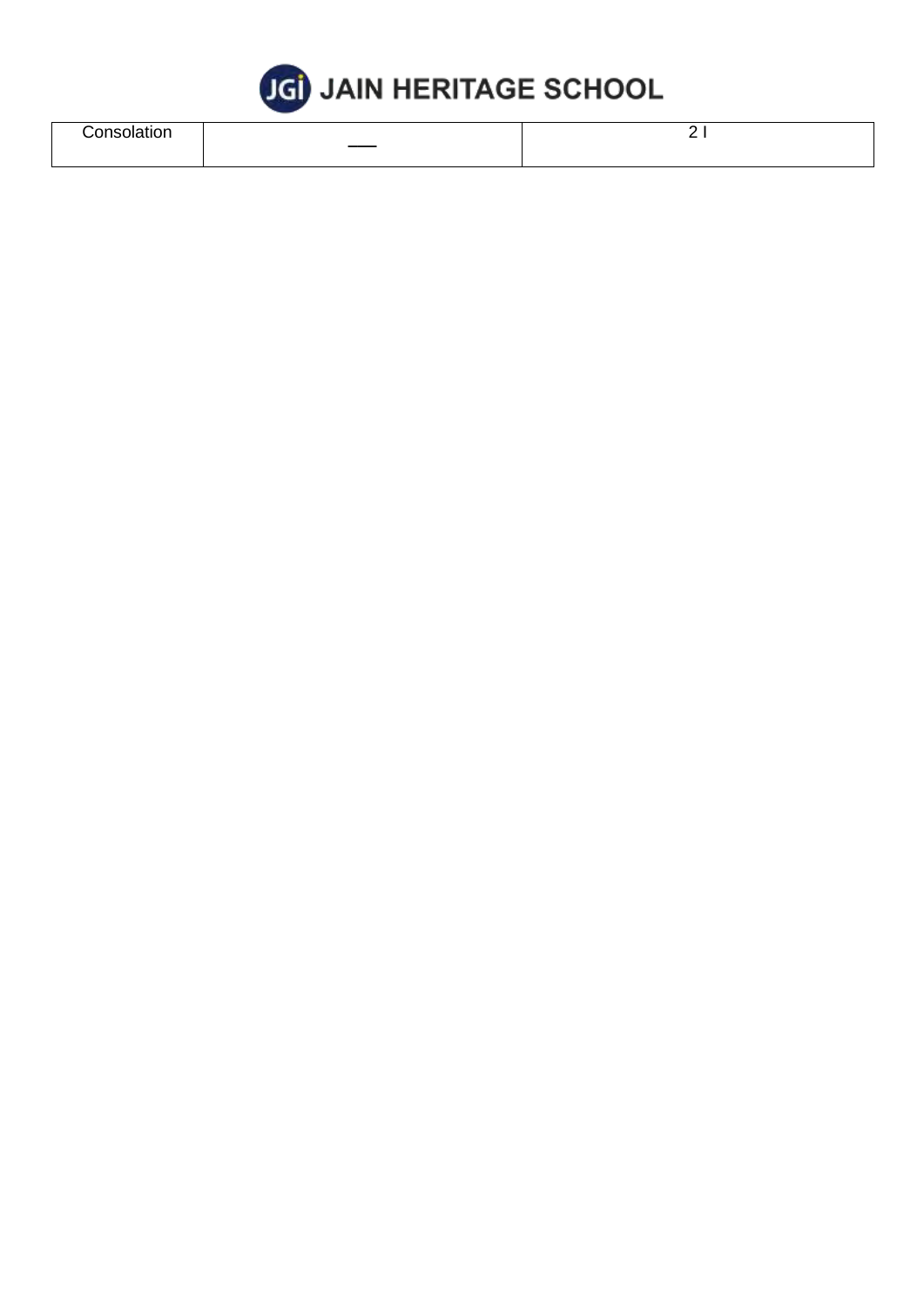

## **Co-Curricular Activities 2021– 2022 Result: Grade 3: Sankranti - Competition**

**Month: January Over all result**

| Prize                              | Names                               | Class & Sec |
|------------------------------------|-------------------------------------|-------------|
|                                    | Aaradhya Tadi                       | 3A          |
| $\ensuremath{\mathsf{II}}$         | Tanav S                             | 3A          |
| $\overline{\mathbb{H}}$            | Daiveek K Sanji                     | 3A          |
| Consolation                        | Anvi P Kulkarni                     | 3 A         |
|                                    | <b>Solo Dance</b>                   |             |
|                                    | Charvi B R                          | 3A          |
| $\ensuremath{\mathsf{II}}$         | Bogarappu Himank                    | 3 A         |
| $\ensuremath{\mathsf{III}}\xspace$ | Bhargavi Vasireddy                  | 3A          |
| Consolation                        | Aira Pal                            | 3A          |
|                                    | <b>Solo Song</b>                    |             |
|                                    | Minerva Kollol Deb                  | 3B          |
| $\mathsf{II}$                      | Varun M                             | 3B          |
| $\overline{\mathbb{H}}$            | Shlok S<br>Allampalli               | 3B          |
| Consolation                        | Nishanthgowda B M                   | $3B$        |
|                                    | Sanjit Patel N<br><b>Solo Dance</b> |             |
|                                    | G. Lakshmi Narasimha Naidu          | 3B          |
|                                    | Minerva Kollol Deb                  |             |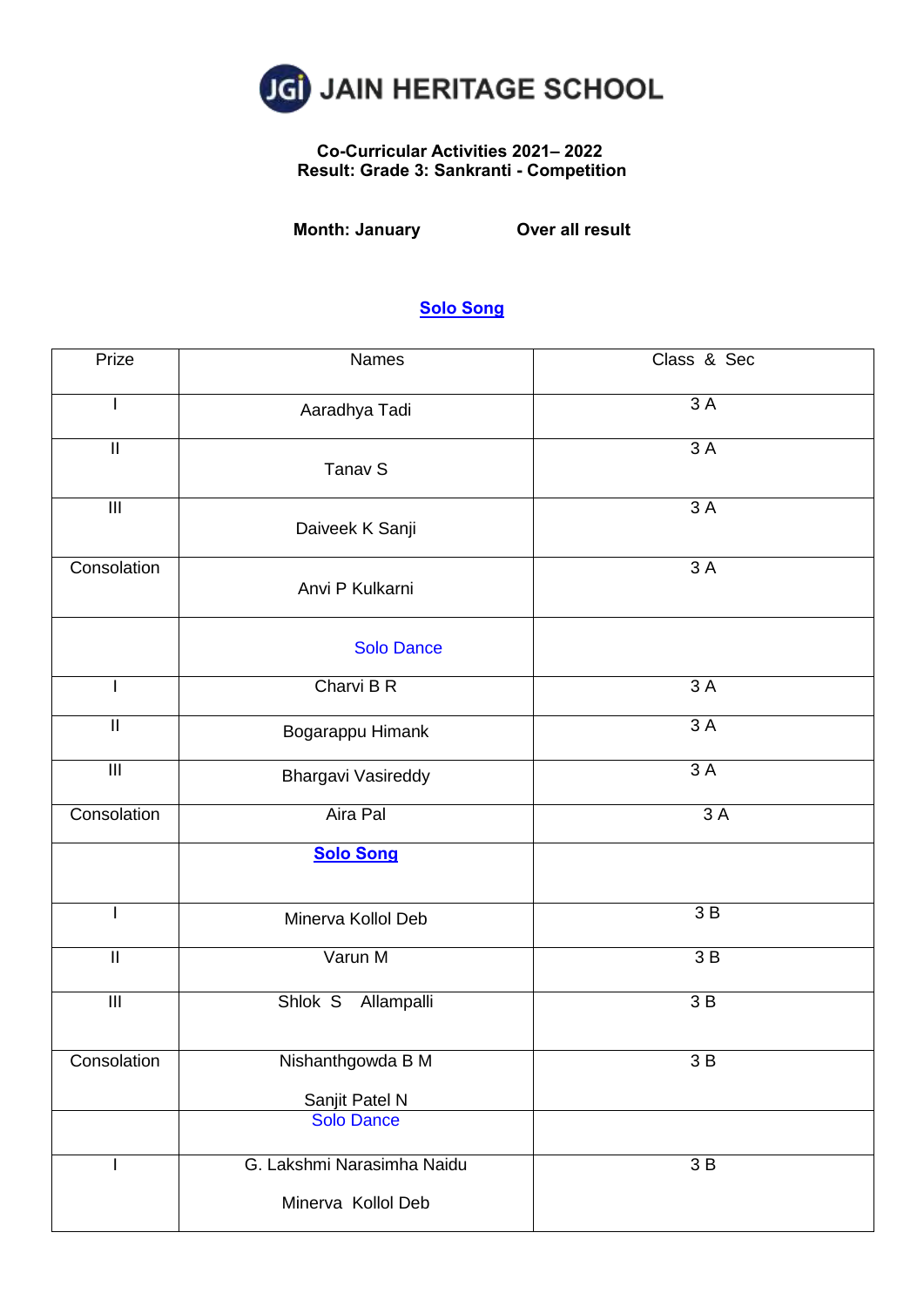

| $\prod_{i=1}^{n}$                  | Tanmayee Deepak,         | 3B   |
|------------------------------------|--------------------------|------|
|                                    | Sreenidhi Balram         |      |
| $\ensuremath{\mathsf{III}}\xspace$ | Varun .M                 | 3 B  |
| Consolation                        | Shlok S<br>Allampalli    | 3 B  |
|                                    |                          |      |
|                                    | <b>Solo Song</b>         |      |
|                                    | Dhaiwik Krishna Danda    | 3C   |
|                                    | Sunkara Yashika          |      |
| $\ensuremath{\mathsf{II}}$         | Sanika Raghavendra       | 3C   |
| $\ensuremath{\mathsf{III}}\xspace$ | Ayushman Pattnaik        | 3C   |
| Consolation                        | Hrithvik S.              | 3 C  |
|                                    | <b>Solo Dance</b>        |      |
|                                    | Sunkara Yashika          | 3C   |
| $\ensuremath{\mathsf{II}}$         |                          | 3C   |
| $\overline{\mathbb{H}}$            |                          | 3C   |
| Consolation                        |                          | 3C   |
|                                    | <b>Solo Song</b>         |      |
|                                    |                          | 3D   |
| $\ensuremath{\mathsf{II}}$         |                          | 3D   |
| $\ensuremath{\mathsf{III}}\xspace$ |                          | 3D   |
| Consolation                        |                          | $3D$ |
|                                    | <b>Solo Dance</b>        |      |
|                                    | Daksh V Shastry          | 3 D  |
| $\mathbf{I}$                       | Disha Reddy Maraka       | 3D   |
| $\ensuremath{\mathsf{III}}\xspace$ | Siddharth Kalpesh Padhye | 3D   |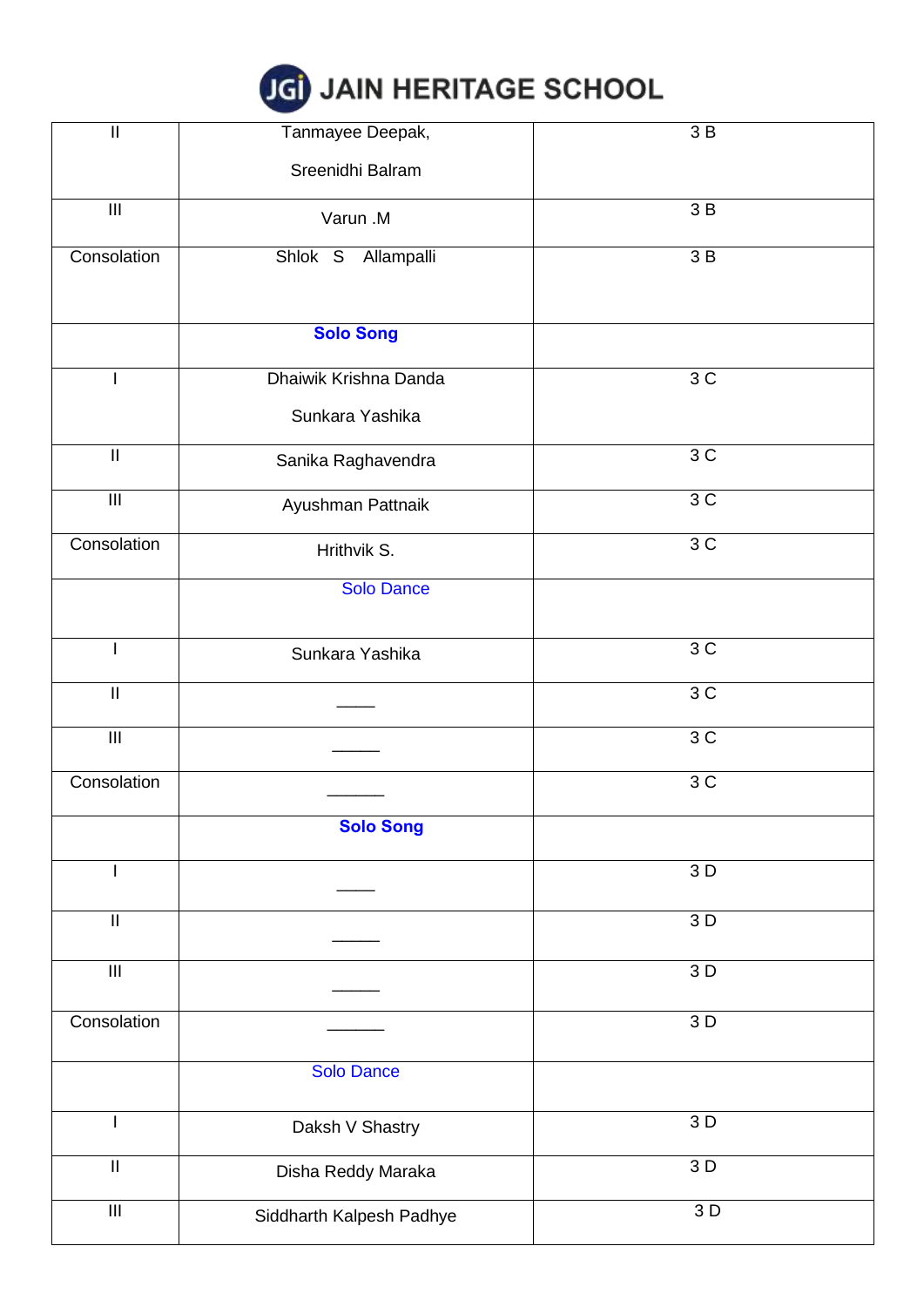

| Consolation                        |                                | $\overline{3}$ D |
|------------------------------------|--------------------------------|------------------|
|                                    | <b>Solo Song</b>               |                  |
|                                    |                                |                  |
|                                    | Aniruddh Chornoor              | 3 E              |
| L                                  |                                |                  |
| $\sf II$                           | Medha.S                        | 3 E              |
| $\overline{\mathbb{H}}$            | Nandula Akshita &              | 3E               |
|                                    | <b>Atharv Nayak</b>            |                  |
| Consolation                        | Shreyas Sunil &<br>Vidita Jain | 3E               |
|                                    | <b>Solo Dance</b>              |                  |
| I                                  | Buvika N Reddy                 | 3E               |
| $\mathbf{II}$                      | <b>Bhuvika C</b>               | 3 E              |
| $\overline{\mathbb{H}}$            | Lakshya S                      | 3 E              |
| Consolation                        | Rayyan                         | 3E               |
|                                    | <b>Solo Song</b>               |                  |
|                                    | Stuti. S Rao                   | 3F               |
| $\mathop{\rm II}\nolimits$         | Shravya P                      | 3F               |
| $\ensuremath{\mathsf{III}}\xspace$ | Jai Advik Pantangi             | 3F               |
| Consolation                        | Shravan Bharath                | 3F               |
|                                    | <b>Solo Dance</b>              |                  |
|                                    |                                | 3F               |
| $\mathop{\rm II}\nolimits$         |                                | 3F               |
| $\ensuremath{\mathsf{III}}\xspace$ |                                | 3F               |
| Consolation                        | Luptika R Bothra               | 3F               |
|                                    | <b>Solo Song</b>               |                  |
|                                    | Vedansh.S                      | $\overline{3}$ G |
| $\mathop{\rm II}\nolimits$         | Janya Makki Jayakiran          | 3G               |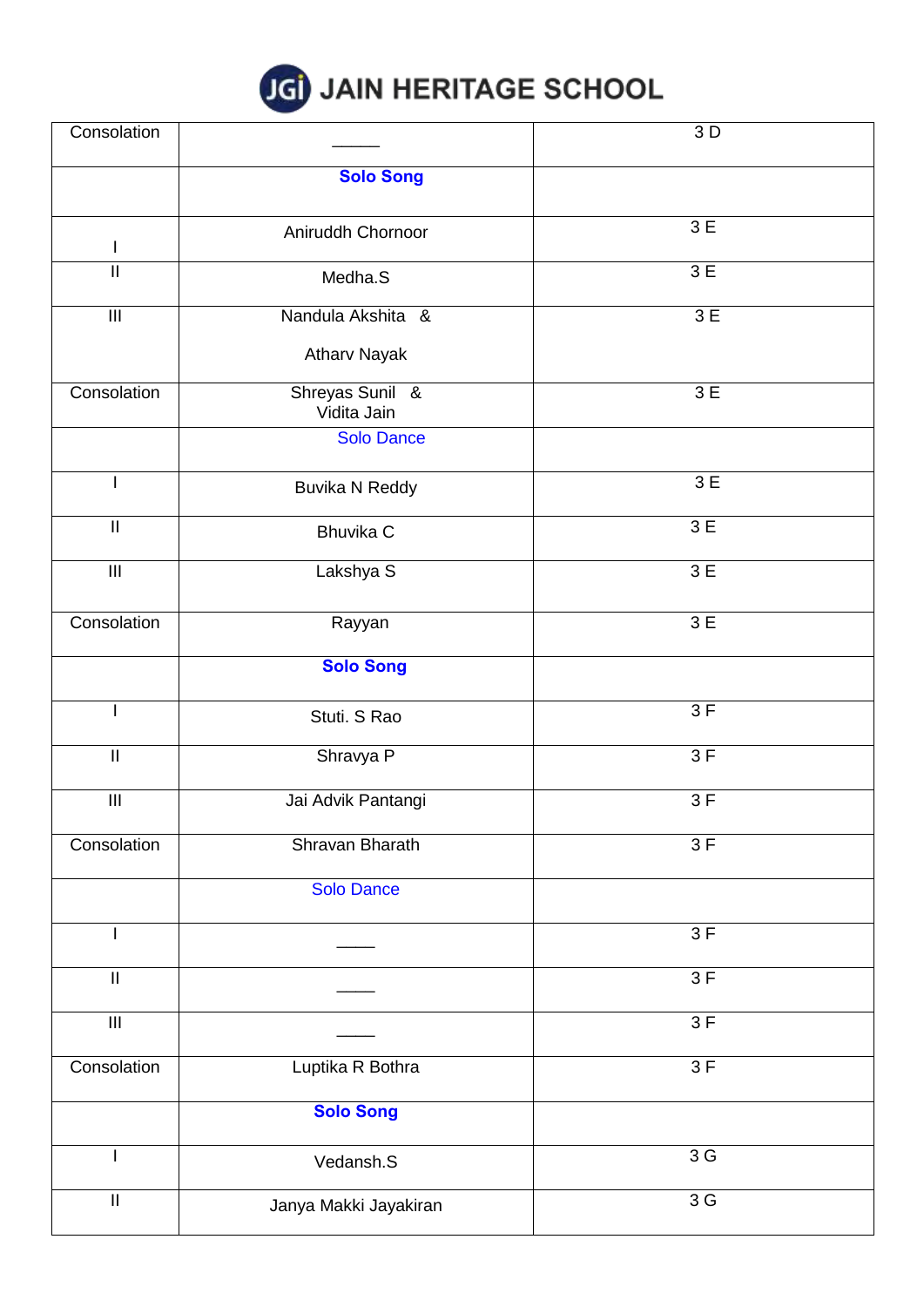

| $\overline{\mathbf{H}}$            | Krishaanga Srivastava               | 3 G            |
|------------------------------------|-------------------------------------|----------------|
| Consolation                        | Aniruddha Hadimani                  | 3 <sub>G</sub> |
|                                    | <b>Solo Dance</b>                   |                |
|                                    | Varnika.V                           | 3 G            |
| $\ensuremath{\mathsf{II}}$         | Arthit Purkayastha                  | 3G             |
|                                    | Saachi                              |                |
| $\ensuremath{\mathsf{III}}\xspace$ | Eiliyah Imran                       | 3 G            |
|                                    | Sai Nila Hemachandran               |                |
| Consolation                        | Deepika M Reddy                     | 3 <sub>G</sub> |
|                                    | <b>Solo Song</b>                    |                |
|                                    |                                     | 3H             |
| $\mathbf{  }$                      |                                     | 3H             |
| $\overline{\mathsf{III}}$          |                                     | 3H             |
| Consolation                        |                                     | 3H             |
|                                    | <b>Solo Dance</b>                   |                |
|                                    | Avigya Tiwari                       | 3H             |
|                                    | Ira Sekhar                          |                |
| $\ensuremath{\mathsf{II}}$         | Sudhiksha M                         | 3H             |
|                                    | <b>Chrishell Annie Das</b>          |                |
| $\mathop{\rm III}$                 | Saanvi V                            | 3H             |
|                                    | Ira Goel                            |                |
| Consolation                        | Aradhya L Rao                       | 3H             |
|                                    | <b>Solo Song</b>                    |                |
| L                                  | Stuti Singh                         | 3 <sub>1</sub> |
| $\mathop{\rm II}\nolimits$         | Chharitha V Murthy                  | 3 <sup>1</sup> |
| $\overline{\mathsf{III}}$          | N Shreyas Gowda<br>Sanketh S Prabhu | 3 <sub>1</sub> |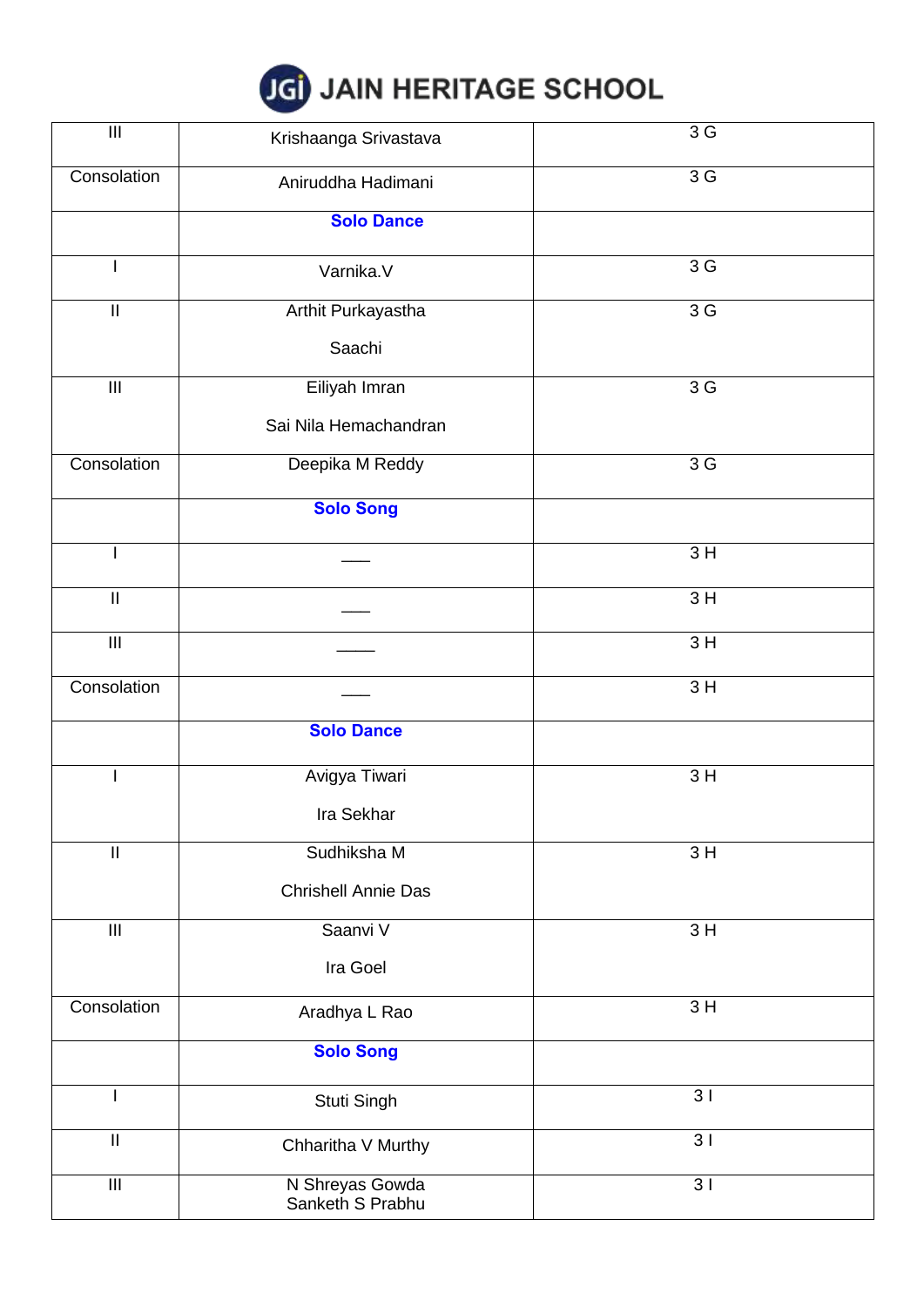

| Consolation | Aditi Krishnamurthy<br>Dharmik Saralaya | 31 |
|-------------|-----------------------------------------|----|
|             | <b>Solo Dance</b>                       | 31 |
|             | Viha Sudarshan kabadi                   | 31 |
| II          | G N Bhuvi Naidu                         | 31 |
| Ш           | Charvi Baraskar                         | 31 |
|             | Siri Vivek                              |    |
| Consolation |                                         | 31 |

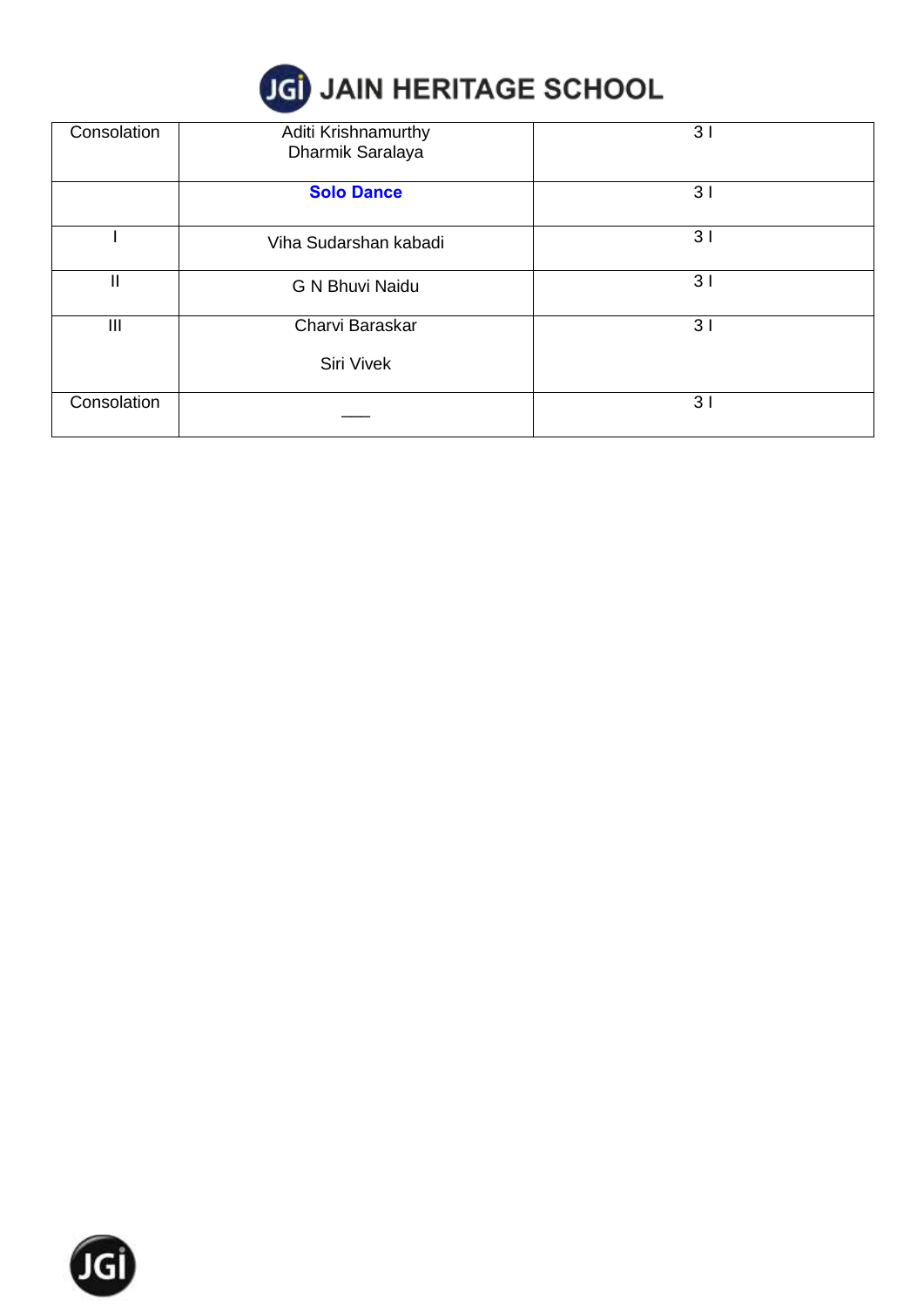

#### **Co-Curricular Activities 2021– 2022 Result: Grade 4 :Sankranti - Competition**

**Month: January Over all result**

| <b>Prize</b>                       | <b>Names</b>            | <b>Class &amp; Section</b> |
|------------------------------------|-------------------------|----------------------------|
|                                    | Aaursh Hiremat          | 4 A                        |
| $\ensuremath{\mathsf{II}}$         | Shridula                | 4A                         |
| $\ensuremath{\mathsf{III}}\xspace$ |                         | 4A                         |
| Consolation                        |                         | 4A                         |
|                                    | <b>Solo Dance</b>       | 4 A                        |
| $\mathbf{I}$                       | Diyali Jaiswal          | 4A                         |
| $\ensuremath{\mathsf{II}}$         |                         | 4A                         |
| $\overline{\mathbb{H}}$            |                         | 4A                         |
| Consolation                        |                         | 4 A                        |
|                                    | <b>Kite Making</b>      |                            |
| L                                  | Niharika Reddy          | 4A                         |
| $\ensuremath{\mathsf{II}}$         | Hreehan Sunil Prabhakar | 4A                         |
| $\overline{\mathbb{H}}$            | Vivaan Singh            | 4A                         |
| Consolation                        |                         | 4A                         |
|                                    | <b>Greeting Card</b>    |                            |
|                                    | Tarang.R. Thirumalae    | 4A                         |
| $\ensuremath{\mathsf{II}}$         | Hasini D.R.Gowda        |                            |
| $\overline{\mathbb{H}}$            | Diyali Jaiswal          | 4A                         |
| Consolation                        |                         | 4 A                        |
|                                    | <b>Solo Song</b>        |                            |
|                                    |                         | 4 B                        |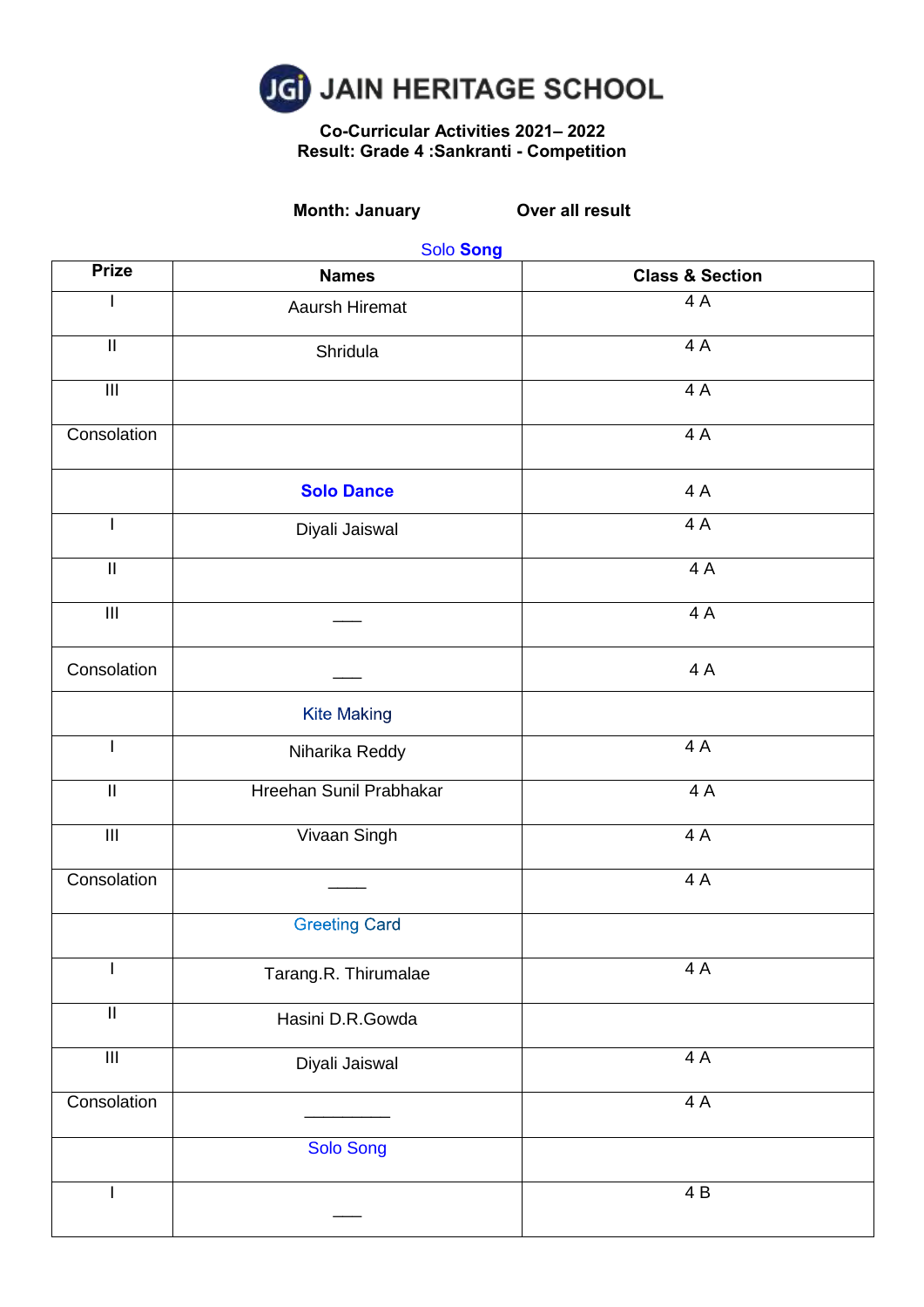

| $\overline{\mathbf{I}}$            |                                    | $\overline{4}B$ |
|------------------------------------|------------------------------------|-----------------|
| $\overline{\mathbb{H}}$            |                                    | $\overline{4B}$ |
| Consolation                        |                                    | 4 B             |
|                                    | <b>Solo Dance</b>                  |                 |
| $\mathsf{l}$                       | Samaira Paul Kosuri                | 4 B             |
| $\sf II$                           | Stuti Jain                         | 4B              |
| $\ensuremath{\mathsf{III}}\xspace$ |                                    | 4 B             |
| Consolation                        |                                    | 4 B             |
|                                    | <b>Kite Making</b>                 |                 |
| ı                                  | Aanya jain                         | 4 B             |
| $\mathop{\rm II}\nolimits$         | Aliya M Chitgopkar<br>Soaham Jain  | $\overline{4B}$ |
| $\overline{\mathbb{H}}$            | Samanvitha Pramod Satya            | 4 B             |
| Consolation                        | Daksh                              | 4 B             |
|                                    | <b>Greeting Card</b>               |                 |
|                                    | N.Yuvan Mutha                      | 4 B             |
| $\sf II$                           | Nischal .S                         | 4B              |
| $\ensuremath{\mathsf{III}}\xspace$ | Chiranthan Chintala                | 4 B             |
| Consolation                        | Bhargavaram Sunkavalli             | 4 B             |
|                                    | <b>Solo Dance</b>                  |                 |
| $\overline{1}$                     | Vanshika.V                         | 4C              |
|                                    | <b>Kite Making</b>                 |                 |
|                                    | Ajitesh Gopalakrishnan             | 4 C             |
|                                    | N Daksha Vedanth Reddy             |                 |
| $\mathop{\rm II}\nolimits$         | Chitra.V,<br><b>Shaurya Mishra</b> | 4 C             |
|                                    |                                    |                 |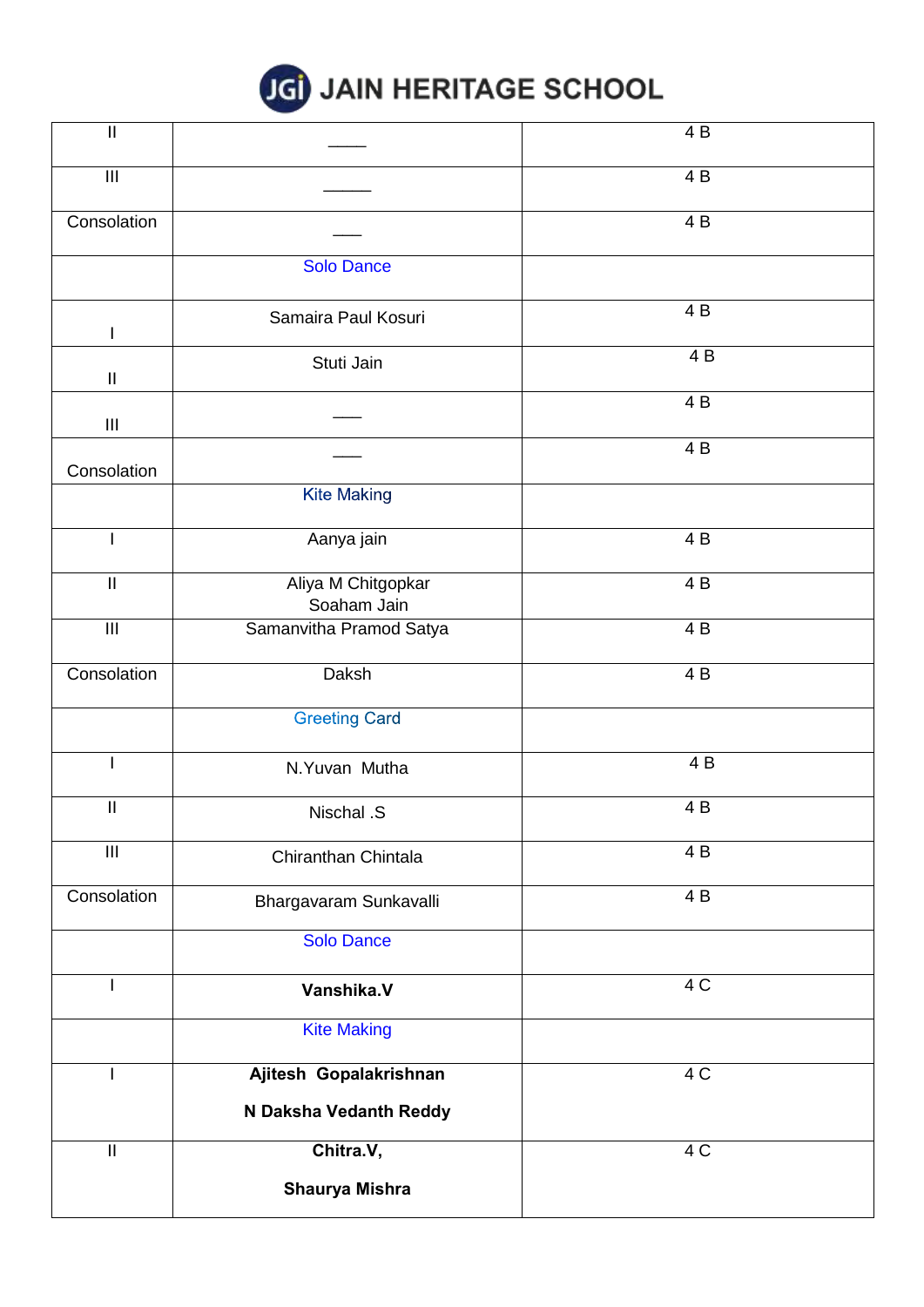

| $\mathbf{III}$             | Ekartha Suprajarama   | 4C              |
|----------------------------|-----------------------|-----------------|
|                            | Sayesha S Doddagoudar |                 |
| Consolation                | Sidharth Rajesh       | 4 C             |
|                            | Chirag.N              |                 |
|                            | <b>Greeting Card</b>  |                 |
|                            |                       |                 |
|                            | Yaana Somanna         | 4C              |
|                            |                       |                 |
|                            | Daivik K Reddy        |                 |
| $\mathop{\rm II}\nolimits$ | Kriti Jain            | 4 C             |
|                            | Neelam Harish         |                 |
|                            | Rohan Ashley Binoy    |                 |
|                            |                       |                 |
| $\mathbf{III}$             | Akshay Kiran H B      | 4 C             |
|                            | Niharika Reddy C      |                 |
| Consolation                | Mohamed Aarib Khan    | 4 C             |
|                            | Vanisree Kopparty     |                 |
|                            | Solo song             |                 |
|                            |                       |                 |
|                            |                       | 4 D             |
|                            |                       |                 |
| $\ensuremath{\mathsf{II}}$ |                       | 4 D             |
|                            |                       |                 |
| $\overline{\mathbb{H}}$    |                       | 4D              |
|                            |                       |                 |
| Consolation                |                       | 4 D             |
|                            |                       |                 |
|                            | Solo Dance            |                 |
|                            |                       |                 |
|                            | Ridhima P B           | 4 D             |
|                            | Yuthi Vangale         |                 |
| $\overline{\mathbb{I}}$    | Nirvakya              | 4 D             |
|                            |                       |                 |
| $\overline{\mathbb{H}}$    | <b>Tanvi Prabu</b>    | 4D              |
|                            |                       |                 |
| Consolation                |                       | $\overline{4D}$ |
|                            |                       |                 |
|                            | <b>Kite Making</b>    |                 |
|                            |                       |                 |
| L                          |                       | 4 D             |
| $\ensuremath{\mathsf{II}}$ |                       | 4 D             |
|                            |                       |                 |
| $\overline{\mathbb{H}}$    |                       | 4 D             |
|                            |                       |                 |
| Consolation                |                       | $\overline{4D}$ |
|                            |                       |                 |
|                            | <b>Greeting Card</b>  |                 |
|                            |                       |                 |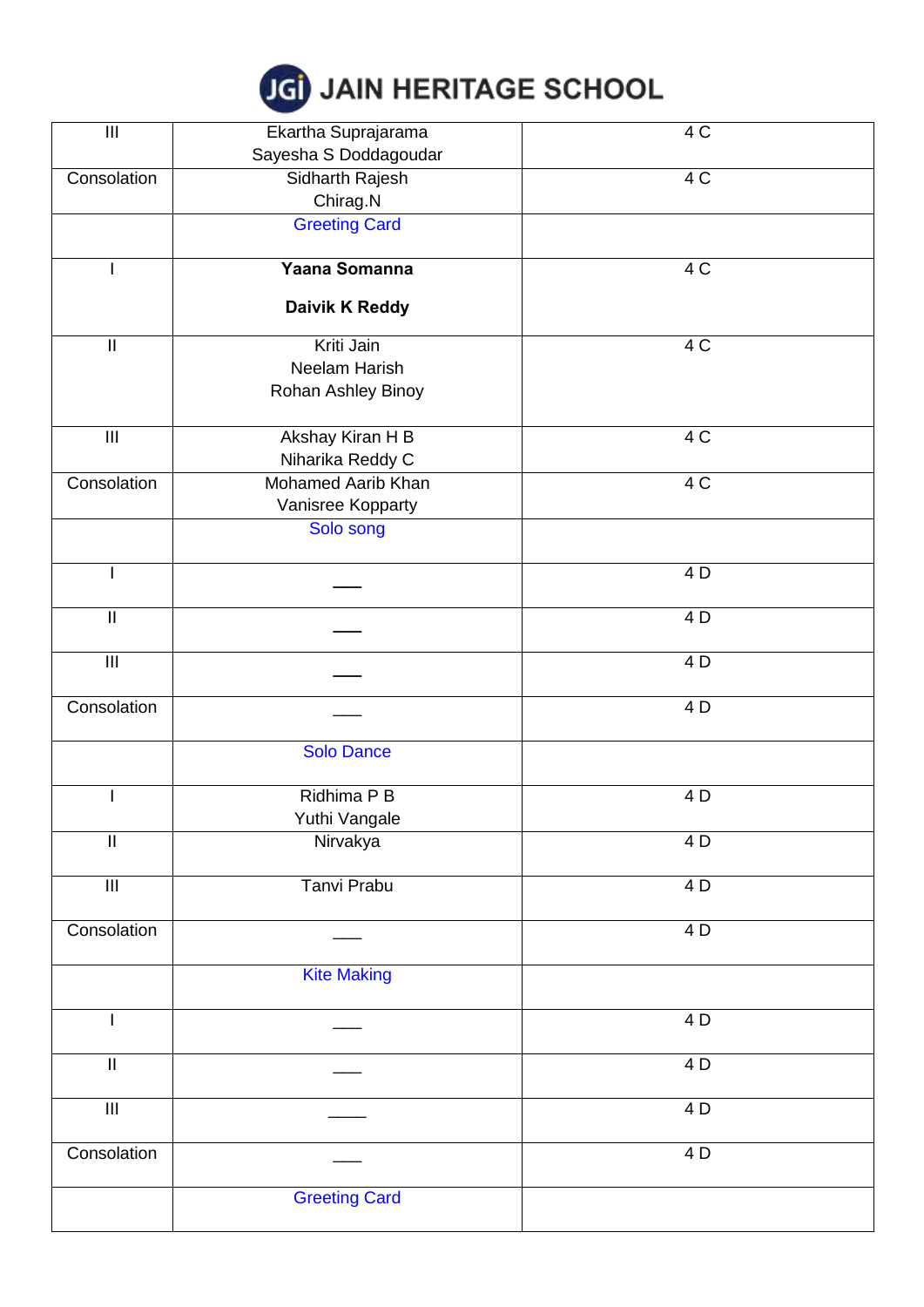# **JGI JAIN HERITAGE SCHOOL**

|                                    | Vivan Prakya,             | 4 D             |
|------------------------------------|---------------------------|-----------------|
|                                    | Ankitha Rachana           |                 |
| $\overline{\mathbb{I}}$            | Viraj R Ghodke,           | 4D              |
|                                    | Ryan Mathew               |                 |
| $\ensuremath{\mathsf{III}}\xspace$ | <b>Atharv Dave</b>        | 4 D             |
|                                    | Sanvi Kesarwani           |                 |
| Consolation                        |                           | 4 D             |
|                                    |                           |                 |
|                                    | <b>Solo Dance</b>         |                 |
|                                    |                           |                 |
| I.                                 | Tejas Arun                | 4 E             |
|                                    |                           |                 |
|                                    |                           |                 |
|                                    | <b>Kite Making</b>        |                 |
|                                    |                           |                 |
| $\mathsf{I}$                       | Prateek Singh             | 4E              |
|                                    |                           |                 |
| $\ensuremath{\mathsf{II}}$         | Vir M Jain                | 4 E             |
|                                    |                           |                 |
| $\ensuremath{\mathsf{III}}\xspace$ | Ananya D Kumar            | $\overline{4E}$ |
|                                    |                           |                 |
| Consolation                        | G. Venya Hassini,         | 4E              |
|                                    | H. Abhijay Jain           |                 |
|                                    | <b>Greeting Card</b>      |                 |
|                                    |                           |                 |
|                                    |                           | 4 E             |
|                                    | Arya M.G.                 |                 |
| $\overline{\mathbb{I}}$            | Viraaj Shet               | 4E              |
|                                    |                           |                 |
| $\overline{\mathbb{H}}$            | Nairithi Anand,           | 4E              |
|                                    | Ananya Edwin              |                 |
|                                    |                           |                 |
| Consolation                        | Aditya Vyankatesh Chavan, | 4E              |
|                                    |                           |                 |
|                                    | Tejus D B                 |                 |
|                                    | <b>Solo Dance</b>         |                 |
|                                    |                           |                 |
|                                    |                           |                 |
|                                    | Dhruvi Singh              | 4F              |
|                                    |                           |                 |
| $\ensuremath{\mathsf{II}}$         | Vedant S. G               | 4F              |
|                                    |                           |                 |
| $\ensuremath{\mathsf{III}}\xspace$ |                           | 4F              |
|                                    |                           |                 |
|                                    |                           |                 |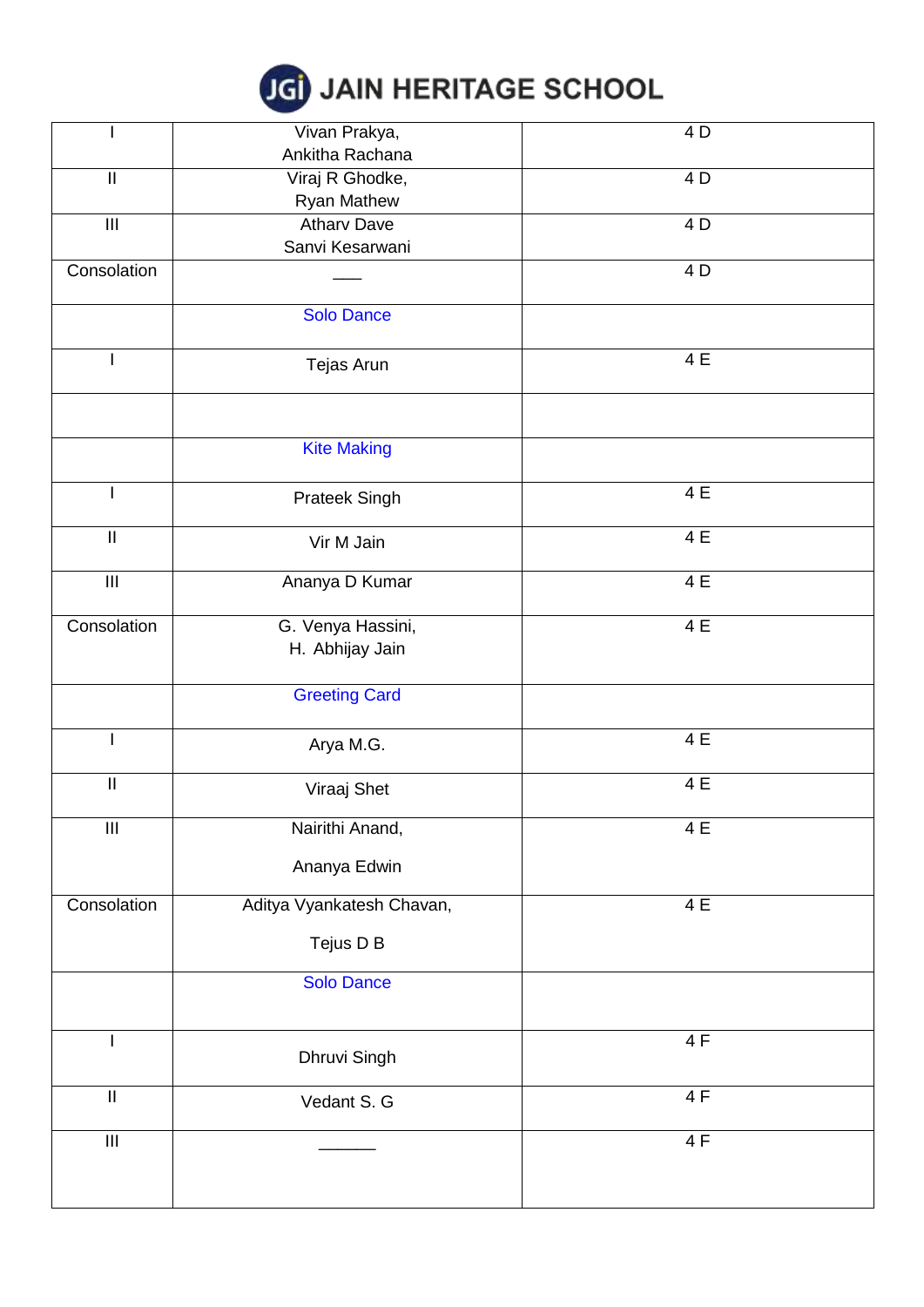

| Consolation             |                      | 4F |
|-------------------------|----------------------|----|
|                         |                      |    |
|                         |                      |    |
|                         | Solo song            | 4F |
|                         |                      |    |
|                         |                      |    |
| $\mathsf{I}$            |                      | 4F |
|                         |                      |    |
| $\overline{\mathbb{I}}$ |                      | 4F |
|                         |                      |    |
| $\overline{\mathbf{m}}$ |                      | 4F |
|                         |                      |    |
| Consolation             |                      | 4F |
|                         |                      |    |
|                         | <b>Kite Making</b>   |    |
| $\overline{1}$          |                      | 4F |
|                         | Niranjan S. Nair     |    |
| $\overline{\mathbb{I}}$ |                      | 4F |
|                         | Samrat Aditya P.     |    |
| $\overline{\mathbb{H}}$ |                      | 4F |
|                         |                      |    |
| Consolation             |                      | 4F |
|                         |                      |    |
|                         |                      |    |
|                         |                      |    |
|                         | <b>Greeting Card</b> |    |
|                         |                      |    |
| $\overline{1}$          | Avyukth A G          | 4F |
| $\overline{\mathbb{I}}$ |                      | 4F |
|                         | Sidh D               |    |
| $\overline{\mathbb{H}}$ |                      | 4F |
|                         |                      |    |
| Consolation             |                      | 4F |
|                         |                      |    |
|                         | <b>Solo Dance</b>    |    |
|                         |                      |    |
|                         |                      |    |
| L                       | Yuvaan Vanigota      | 4G |
|                         |                      |    |
| $\overline{\mathbb{I}}$ |                      | 4G |
|                         |                      |    |
| $\overline{\mathbf{m}}$ |                      | 4G |
|                         |                      |    |
|                         |                      |    |
| Consolation             |                      | 4G |
|                         |                      |    |
|                         |                      |    |
|                         |                      |    |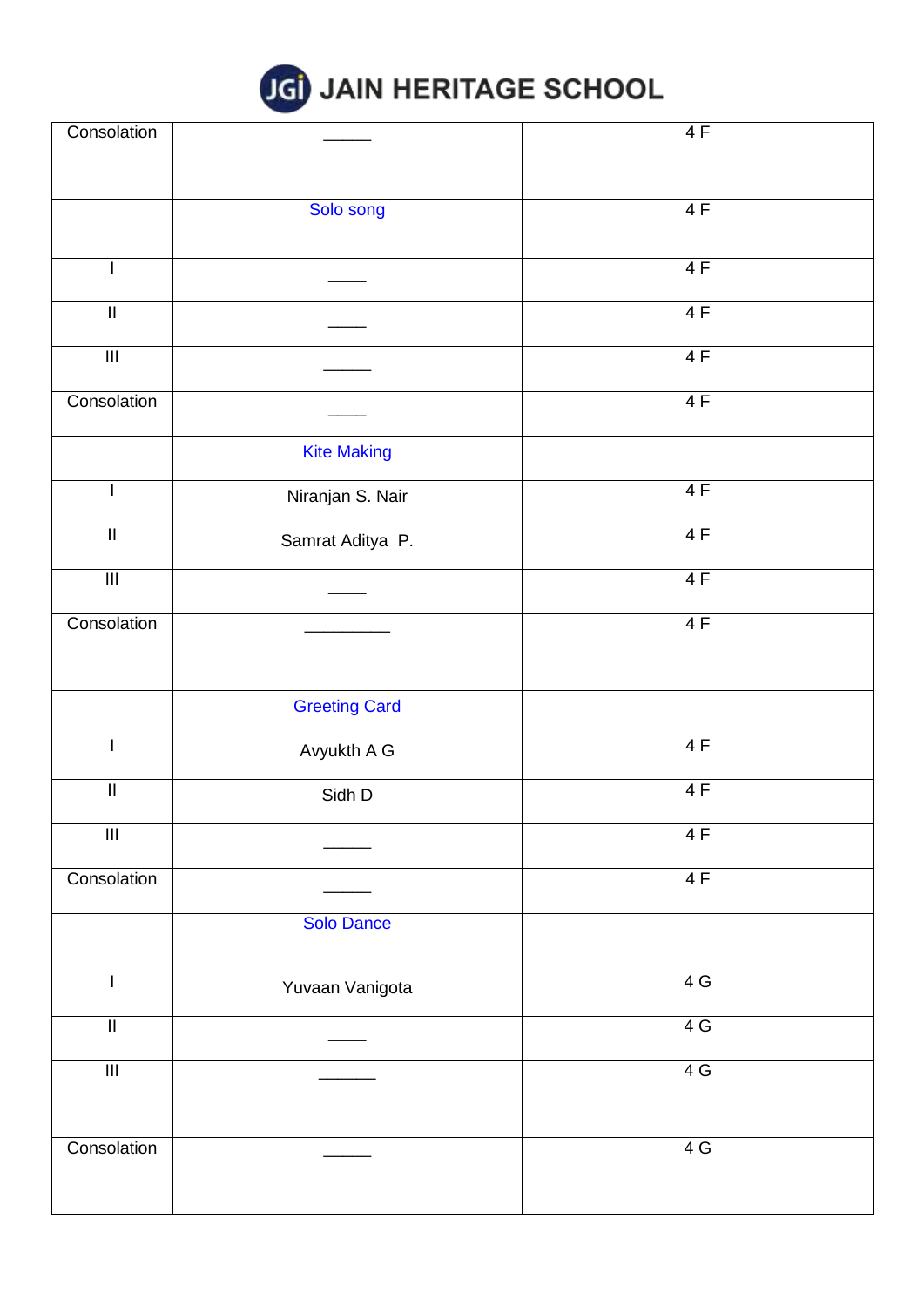

|                            | Solo song            |     |
|----------------------------|----------------------|-----|
|                            |                      |     |
|                            | Adwita Arun          | 4G  |
| $\overline{\mathbb{I}}$    |                      | 4G  |
|                            |                      |     |
| $\overline{\mathbb{H}}$    |                      | 4G  |
| Consolation                |                      | 4G  |
|                            |                      |     |
|                            | <b>Kite Making</b>   |     |
|                            |                      | 4G  |
| $\ensuremath{\mathsf{II}}$ | Dhrruti.D.Shah       | 4G  |
| $\overline{\mathbb{H}}$    | Khushi Kadam         | 4G  |
| Consolation                | Revaant Daga         | 4G  |
|                            | <b>Greeting Card</b> |     |
|                            | SaiRam Shanmukh      | 4G  |
| $\mathop{\rm II}\nolimits$ |                      | 4G  |
| $\overline{\mathbb{H}}$    |                      | 4G  |
| Consolation                |                      | 4 G |
|                            | <b>Solo Dance</b>    |     |
| ı                          |                      | 4 H |
| $\overline{\mathbb{I}}$    |                      | 4H  |
|                            |                      |     |
| $\overline{\mathbb{H}}$    |                      | 4H  |
|                            |                      |     |
| Consolation                |                      | 4H  |
|                            |                      |     |
|                            | Solo song            |     |
|                            |                      |     |